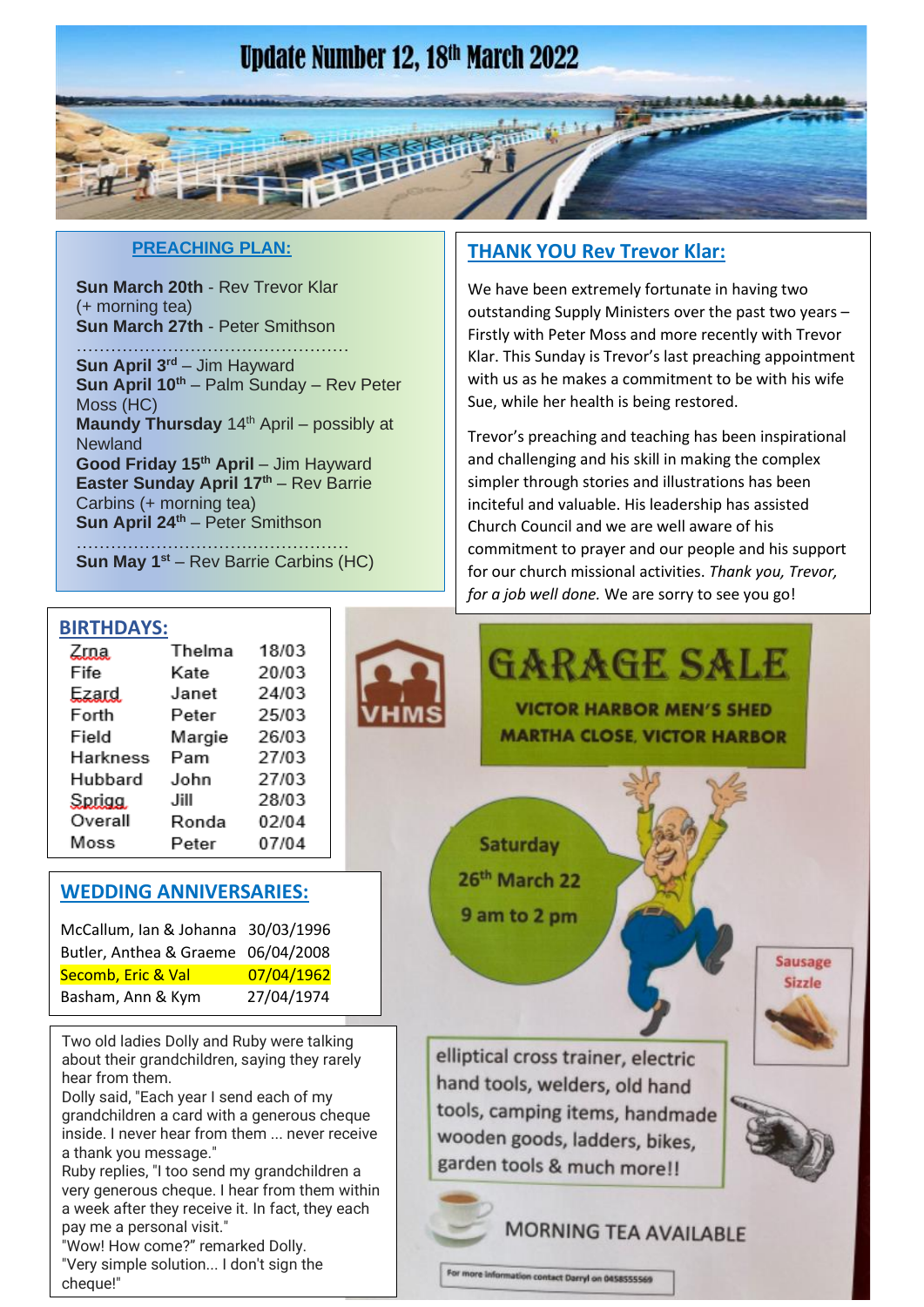## **MENS SHED: (from John Mardell)**

There were a number of errors and omissions in last weeks Men's Shed information. I hope what follows is more helpful.

**Annual Membership Fees** \$35 **Daily Donations** \$5+\$5+\$5 (*up to* \$15 wk)

#### **Elections:**

**President** Darryl Keane **Vice President** Allan Edmondson-Stott **Secretary** Greg Allison **Treasurer** Peter Zanker **Social, Fund Raising & Sponsorship Manager** Cliff Virgo **Communications & Media Manager** John Mardell **Section Manager - Wood** Dennis Williams **Section Manager - Metal** Keith Watts **Section Manager - Kitchen** Christopher Wright **Health and Safety Manager** Ian Toogood **Chaplain** Barrie Carbins **Equipment maintenance** Officer Joe Colaruotolo **Hand Tools Maintenance Officer** Dean Wickham **Grants Officer** Des McCullough **Supplies Officer** David Mundy **Grounds & Maintenance Officer** David Mundy



After fifty years as the church organist, Gladys made a genuine effort to adjust to the new worship format.

If the cartoons this week have a music flavour it is because they have been supplied by Brenton Osborne.

#### **ADARE CHURCH GARAGE SALE UPDATE: From Bernice Humphrys (Garage Sale Coordinator)**

Thank you to all those people who have donated goods for our Garage Sale on 23<sup>rd</sup> April - now only 5 weeks away. The MacDonald Rooms and stage are filling fast. If possible, would you please bring in any other donations ASAP? They can be delivered to the church on Thursday or Sunday mornings. Please contact me if you need help with this. Just a reminder that we don't take videos, cassette tapes, magazines or large furniture items.

If you have not indicated your willingness to help, either on the day or during the week after Easter, please let me know. I am also looking for people who would be willing to make small cakes or slices to go with coffee from the Coffee Caravan. Jam, chutney, produce and plants would also be appreciated.

A little girl was diligently pounding away on her grandfather's word processor. She told him she was writing a story. "What's it about?" he asked. "I don't know," she replied. "I can't read."



**OUR FUTURE:** Nearly two years have passed and we are still without a minister of the word. Church Council is seeking permission to advertise nationally. Adare is too important for us to continue without leadership support.

Church Council believes that it is probably time to again to review our Ministry. What is our mission and what is required to achieve this? Church Council is planning a seminar (possibly 3rd May – 1.00 pm) to look again at options for our future. If you would like to be part of this planning (PARTICIPANT AND NOT SPECTATOR please) then give your name to Peter Manuel. Any plan that emerges will be shared with all. A special congregational meeting will consider any pathway changes.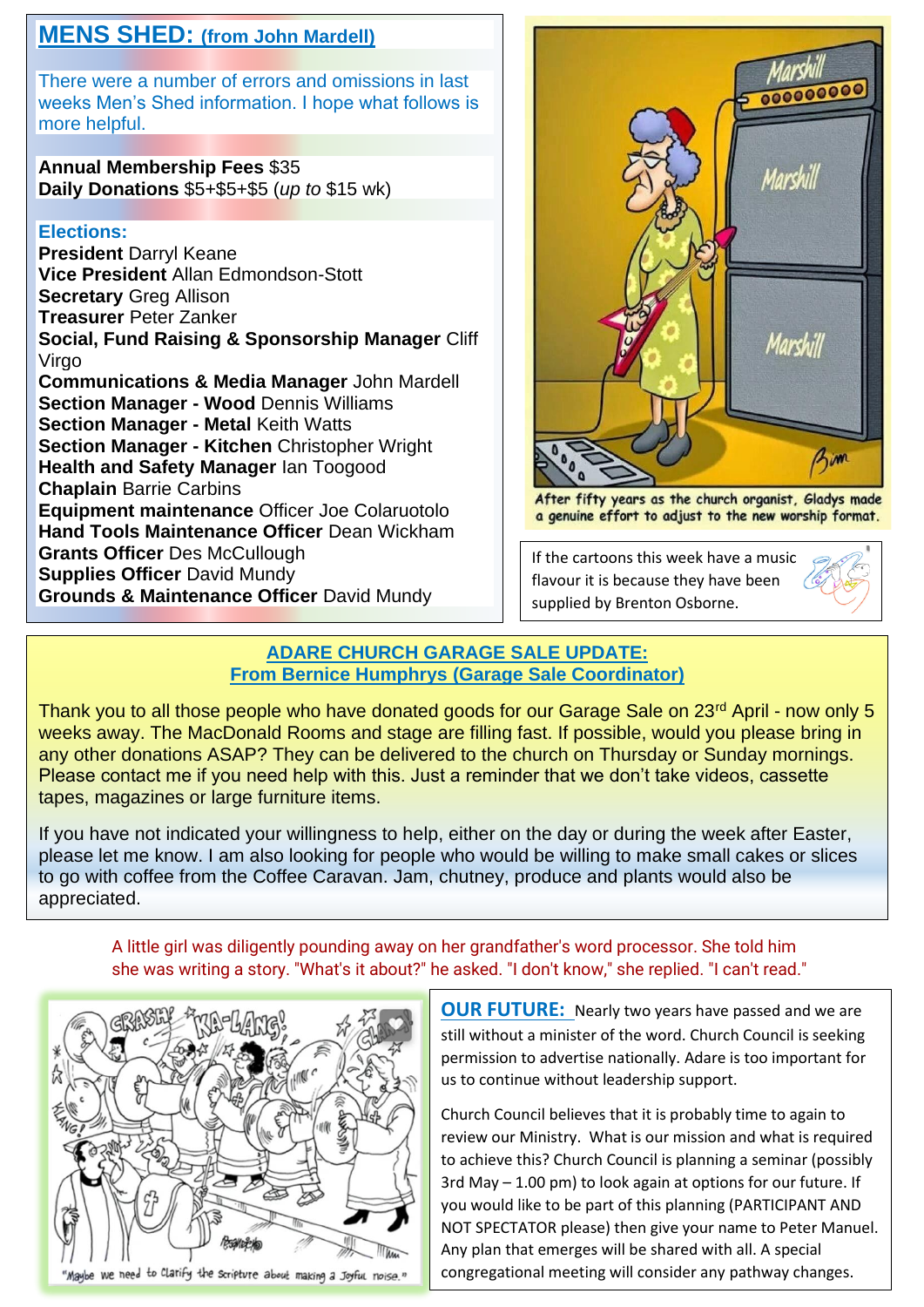

Okay, who's singing it, "How Great Thou Arrrrrrrrt?"



# **BBB** project **Beanies, Blankets&Basics** Feb, March & April 2022



Start knitting & sewing & collecting for **Fogether Day at Burnside City UC** Friday, 22nd April 2022

Fellowship and Friendship groups from across SA Uniting Churches are invited to start knitting, crocheting and sewing goods for sending to Op Shops, Aboriginal communities and Bush Patrols for distribution. For the less crafty - how about creating Basic bathroom toiletries packs for men or women, and pop in a pair of warm socks too! All these items are blessed at Burnside and distributed by Bush Chaplains and through Packing Day connections. Contact: UCFAMS Office 823642;

#### ACTS<sub>29</sub>

ND IT CAME TO PASS, when Paul was at Corinth, he and certain disciples came upon a mob that was stoning an organist. 2 And Paul said unto them, "What then hath he done unto thee that his head

should be bruised?" 3 And the people cried with one voice, "He hath played too loud. 4 Yea, in the singing of psalms, he maketh our heads to ring as if they were beaten with hammers. 5 Behold, he sitteth up high in the loft, and mighty are the pipes and mighty is the noise thereof, and though there be few of us below, he nonetheless playeth with all the stops, the Assyrian trumpet stop and the stop of the ram's horn and the stop that soundeth like the sawing of stone, and we cannot hear the words that cometh out of our own mouths. 6 He always tosseth in variations that confuse us mightily and he playeth loud and discordant and always in a militant tempo, so that we have not time to breathe as we sing. 7 Lo, he is a plague upon the faith and should be chastised." a Paul, hearing this, had himself picked up a small stone, and was about to cast it, but he set it down, and bade the organist come forward. 9 He was a narrow man, pale of complexion, dry, flaking, thin of hair. 10 And Paul said unto him, "Why hath thou so abused thy<br>brethren?" 11 And the organist replied, "I could not hear them singing from where I sat, and therefore played the louder so as to encourage them." 12 And Paul turned round to the mob and said loudly, "Let him who has never played an organ cast the first stone." 13 And they cast stones for a while until their arms were tired and Paul bade the organist repent and he did. 14 And Paul said unto him, "Thou shalt take up the flute and play it for thirty days, to cleanse thy spirit," and afterward they returned to Corinth and sang psalms unaccompanied and then had coffee and were refreshed in the faith. AMA

### **OUR PEOPLE:**

Milton Hender aims to begin an experimental program. He remains in good spirits. Jill Magor is now in McCracken Views NH (since 3rd March). Christine Abbott is still experiencing pain since her fall ... which is compounded by her inability to use painkillers without nausea. John and Margaret Mathieson haven't had an easy transition to their new accommodation (John's brother George has had heart issues and that hasn't helped).